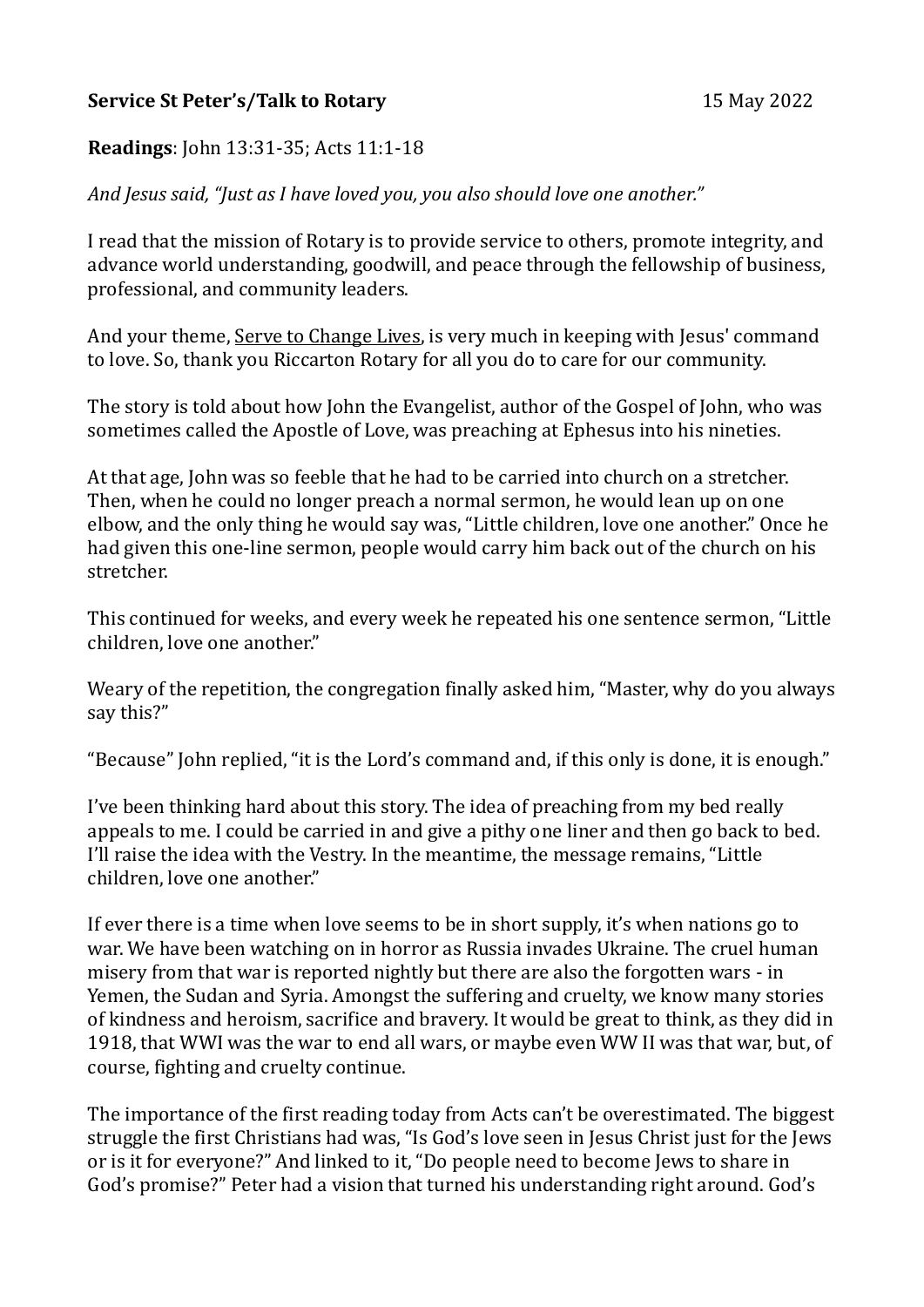love, he discovered, is for everyone. Without that vision we wouldn't be sitting here today. In the meantime, John is at pains to give us Jesus words: "Love one another, just as I have loved you. By this everyone will know you are my disciples if you have love for one another."

The biggest disease today, Mother Teresa once said, is more spiritual than physical. It's not leprosy or tuberculosis, (and we could add Covid), she observed, but rather the feeling of being unwanted, uncared for, and deserted by everyone. The greatest evil is lack of love and compassion – the terrible indifference towards one's neighbour who lives at the roadside, assaulted by exploitation, corruption, poverty, and disease."

It is this lack of love that is a darkness that leads to death. We might be physically alive but quietly dying inside. A life without love is not really a life worth living. Because we are created in the image of God, we need one another.

With love we can face all sorts of hardships. The real killer of community is the consumer mentality: "I'm in it for what I can get out of it." Rather, we need to ask, "How can I use my community as a vehicle to care for others?" I think you at Rotary get that.

"Little children love one another"

In our world love can be as simple as wearing a mask, or as complicated as working for peace.

Many of you will be familiar with Leonardo da Vinci's painting The Last Supper. Some of you may have been lucky enough to have seen it. Before Leonardo could paint the 13 figures, he needed to find men who could serve as models. Each model had to have a face that expressed da Vinci's vision of that disciple. Needless to say, it was a tedious task finding just the right face.

One Sunday da Vinci was in church for worship, and he saw a man in the choir who looked just like his image of Jesus. It wouldn't be hard to imagine that happening with our choir. The man Leonardo saw had features of compassion and wisdom. Arrangements were made and the man agreed to sit as the model of our Lord.

Years went by and the painting was still not complete. Da Vinci had a problem. He couldn't find just the right face for Judas. He was looking for someone whose face was streaked with despair, confusion, and sin. Ten years after starting the painting, he found just such a man in prison. This man's face had all the qualities of Judas.

Leonardo worked feverishly for many days, but as the work went on, he noticed a certain change taking place in the prisoner. His face seemed filled with tension and his bloodshot eyes were filled with horror as he gaped at himself on the canvas. One day Leonardo sensed the man's uneasiness so greatly that he stopped and asked, "What is it that troubles you so much?"